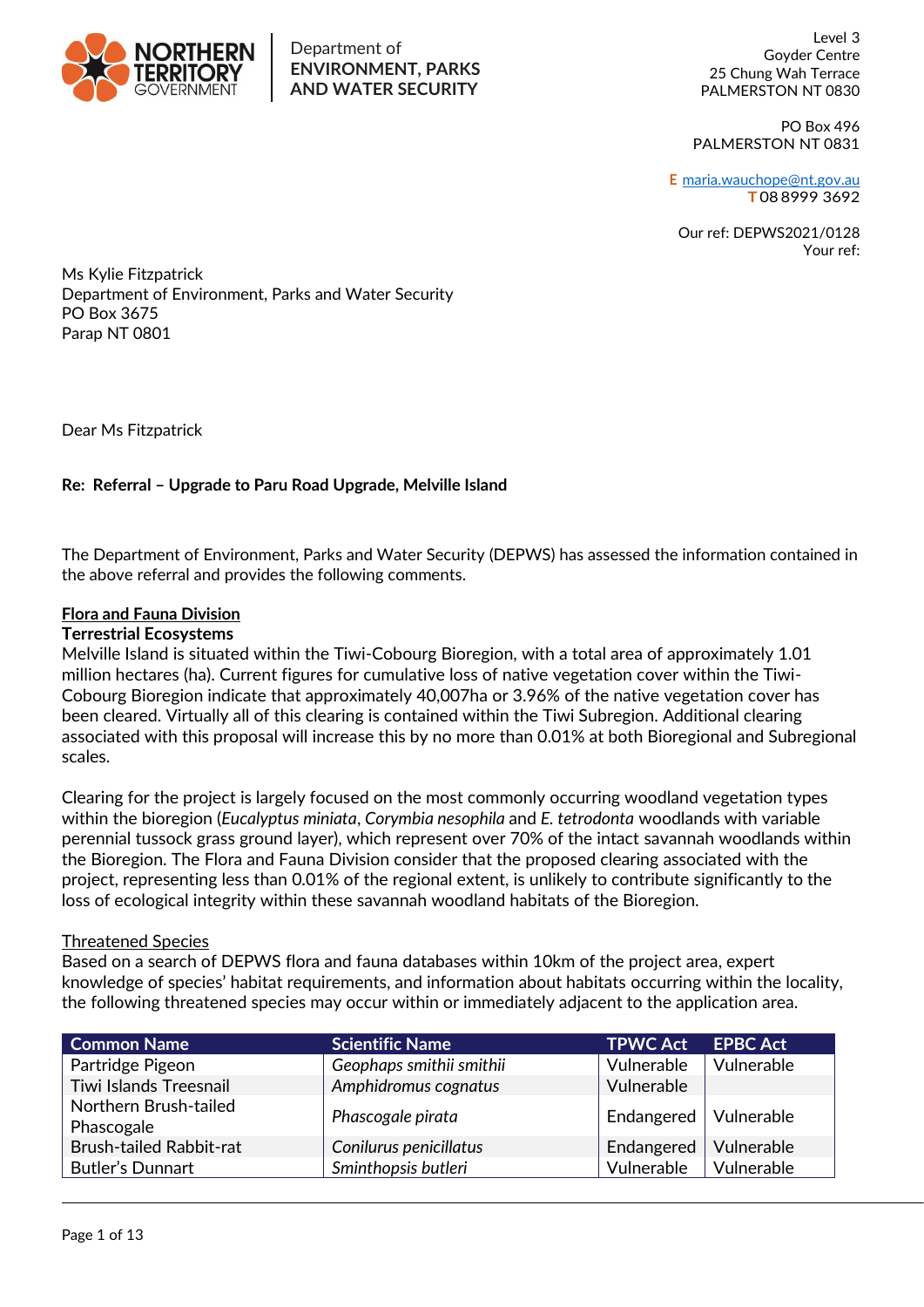| <b>Common Name</b>           | <b>Scientific Name</b>              | <b>TPWC Act</b> | <b>EPBC Act</b> |
|------------------------------|-------------------------------------|-----------------|-----------------|
| <b>Black-Footed Tree-rat</b> | Mesembriomys gouldii                | Vulnerable      | Vulnerable      |
| Pale Field-rat               | Rattus tunneyi                      | Vulnerable      |                 |
| Mertens' Water Monitor       | Varanus mertensi                    | Vulnerable      |                 |
| <b>Floodplain Monitor</b>    | Varanus panoptes                    | Vulnerable      |                 |
| <b>Red Goshawk</b>           | Erythrotriorchis radiatus           | Vulnerable      | Vulnerable      |
| Masked Owl                   | Tyto novaeholladiae (melvillensisi) | Endangered      | Endangered      |
| an orchid                    | Calochilus caeruleus                | Vulnerable      |                 |
| Darwin Cycad                 | Cycas armstrongii                   | Vulnerable      |                 |
| a shrub                      | Dendromyza reinwardtiana            | Vulnerable      |                 |
| a tree                       | Endiandra limnophila                | Vulnerable      |                 |
| <b>Climbing Pandanus</b>     | Freycinetia excelsa                 | Vulnerable      |                 |
| <b>Climbing Pandanus</b>     | Freycinetia percostata              | Vulnerable      |                 |
| an orchid                    | Luisia corrugata                    | Vulnerable      |                 |
| a vine                       | Mitrella tiwiensis                  | Vulnerable      | Vulnerable      |
| a tree                       | Tarennoidea wallichii               | Vulnerable      |                 |
| an orchid                    | Thrixspermum congestum              | Vulnerable      |                 |
| Typhonium                    | Typhonium jonesii                   | Endangered      | Endangered      |
| Typhonium                    | Typhonium mirabile                  | Endangered      | Endangered      |

TPWC Act - *Territory Parks and Wildlife Conservation Act 1976*

EPBC Act - *Environment Protection and Biodiversity Conservation Act 1999*.

Field assessment has been undertaken for species considered by the proponent to have the potential to occur within the project. The Flora and Fauna Division generally agree with the selection of species identified for targeted field survey and further assessment. Specific comment on individual species or groups of species are provided below.

Red Goshawk: One potential nest site for Red Goshawk was identified within the Gravel Pit 1 project area. This site is located approximately 80m from the current and preferred road alignment and adjacent to the proposed gravel extraction site GP1-1. An 80m buffer (Figure 13) is proposed to be implemented around this potential nest site as a control measure to mitigate potential impact on the nest site as a result of construction works.

The Flora and Fauna Division agree with the impact assessment undertaken for this species. The cumulative contribution of this project will further reduce Eucalypt woodland habitat within the breeding territory and home range of any pair of birds using the nest site by approximately 2% and 0.5% respectively. These levels of additional clearing represent a reduction of overall native vegetation cover to 94.5% and 94.7% respectively, and are not expected to result in a significant impact on individual birds or the Tiwi Island population of the Red Goshawk.

Partridge Pigeon: Seven Partridge Pigeons were sighted during field surveys within the project area. Partridge Pigeons are mobile, exploiting patches of suitable foraging resources within the savannah woodland habitat matrix. It is considered unlikely that the habitat present within the project area is critical to the survival of the species at the regional scale. Based on the proportion of the regional population potentially impacted (c. 0.5%) and the small area of habitat impacted by the proposed clearing, the Division consider it unlikely that the project would lead to a significant impact upon the Tiwi Island population of Partridge Pigeon.

Masked Owl: Field surveys confirmed the presence of Masked Owl within the project area. At least two Masked Owl territories were detected within Gravel Pit 1 and Gravel Pit 2. Historical records also indicate that a number of territories may overlap the proposal. No additional surveys were undertaken to identify potential breeding or roost sites for the species.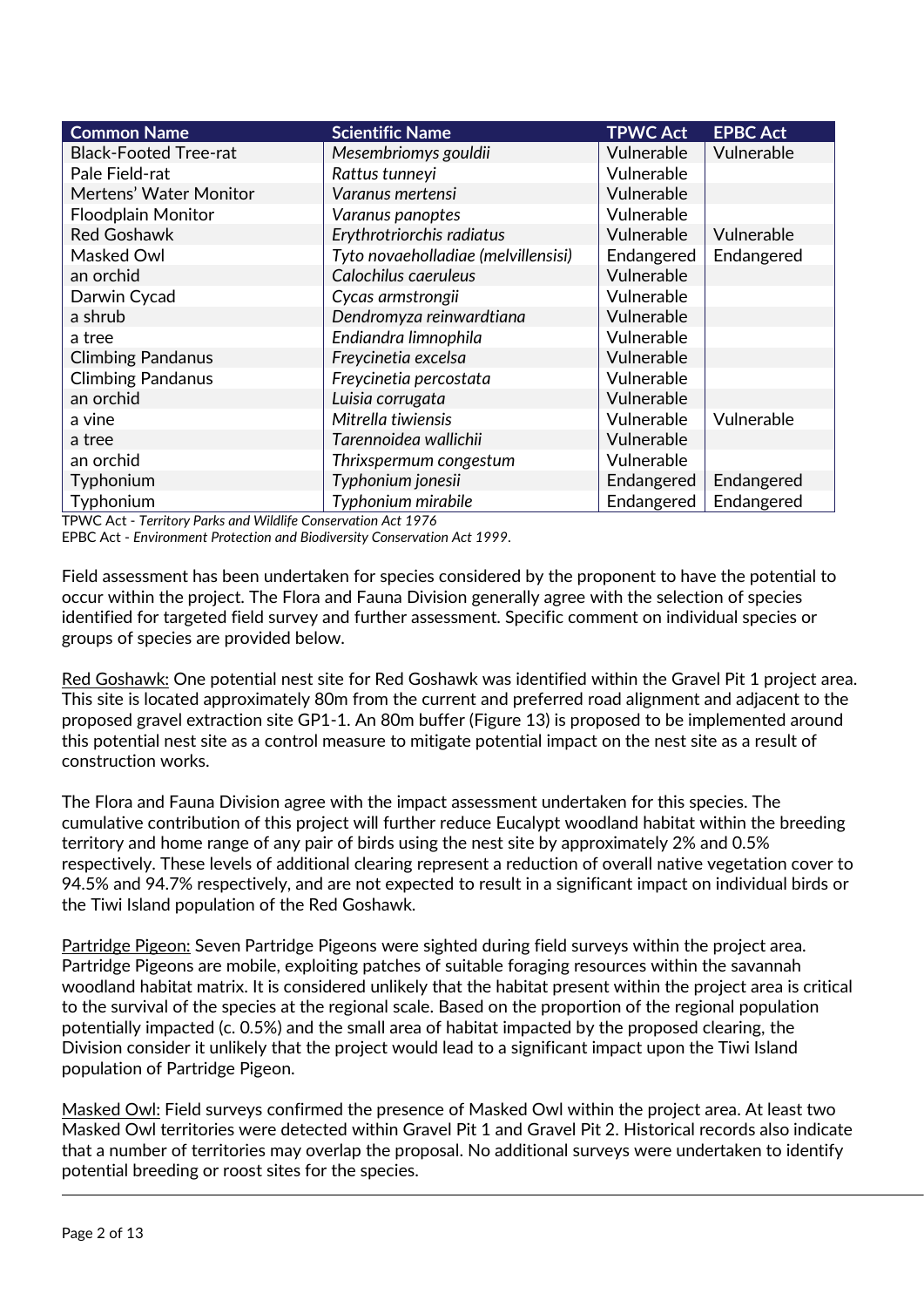The survey results suggest that the woodland habitat within the footprint of the proposed development represents foraging habitat and potentially breeding habitat for Masked Owl. Removal of native vegetation within the proposed road alignment and supporting gravel extraction pits will reduce the availability of these habitat types, however the likelihood of this having a significant impact upon the species is considered low due to the small total area of disturbance (74.7ha) relative to the estimated territory size of a breeding pair (c. 1000ha). As noted in the referral, there is a large amount of relatively unfragmented habitat across Melville Island and the Division considers that the removal of the small amount of habitat for the project would not impact on the area of occupancy of the species, fragment the population, lead to a long-term decrease in the population or reduce its ability to successfully reproduce on the Tiwi Islands.

However, there is some uncertainty about whether tree hollows, for which Masked Owls have relatively specific requirements, are limited on the Tiwi Islands. This uncertainty could be reduced by further assessment on the availability of large (DBH>40cm) and very large (DBH>50cm) trees. Trees of this size have a higher likelihood of containing hollows that over time may be suitable for this species. In the event that potentially hollow bearing trees are not limited in the vicinity of known occurrences, the proposed clearing of native vegetation is unlikely to impact on habitat availability for the species. This is discussed further under 'sensitive/significant vegetation' below.

Brush-tailed Rabbit-rat: Although suitable habitat is present, no Brush-tailed Rabbit-rats were recorded during fauna surveys using methods suitable to detect this species. The only other systematic survey undertaken in this area, in 2000, also did not record Brush-tailed Rabbit-rats. The likelihood of occurrence of this species in the development area is considered by the Flora and Fauna Division to be low.

Brush-tailed Phascogale: No Brush-tailed Phascogales were detected during surveys of the proposed development site. However, this species is predominately arboreal and is extremely difficult to detect, and sample methods likely to detect the species were not used.

Records of this species from Melville Island during the past 10 years are all from a single area, approximately 15km north of the development site. Key habitat for this species is believed to be large trees (40cm–70+cm DBH), with rough bark (*Eucalyptus tetrodonta* is slightly favoured) and tree hollows for daytime shelter. Section 7.4 of the Biodiversity Survey identifies that stands of vegetation supporting high densities of large trees, potentially with tree hollows, are likely to occur within the survey area. Uncertainty about potential impacts on this species by the project could be addressed by quantifying the density of large (DBH>40cm) and very large (DBH>50cm) trees within and around the development footprint. This is discussed further under 'sensitive/significant vegetation' below.

Black-footed Tree-rat: There were 11 Black-footed Tree-rat records within or immediately adjacent to the project area during field surveys. There are a total of 171 Black-footed Tree-rat records from Melville Island within DEPWS databases. The species is known to utilise a range of habitat types for foraging purposes with the area centred on a suitable den site, typically a hollow-bearing tree of suitable size to accommodate the animal. Evidence from mainland populations suggest home ranges vary between c. 27ha and c. 67ha in size dependent upon the degree of habitat fragmentation. Occupancy of individuals is known to be unaffected by low levels of disturbance.

The Flora and Fauna Division considers the proposal is unlikely to reduce the area of occupancy of this species. Although it is likely that the proposed clearing will reduce the availability of suitable habitat for individuals whose home range overlaps the footprint of disturbance, any loss of habitat from a single home range is not likely to be a significant proportion of the total occupied home range. Similarly, the large area of contiguous suitable habitat in the area, and previous studies that suggest Black-footed Treerats are able to adapt to low levels of habitat disturbance, would indicate that individuals are not likely to be significantly impacted by the relatively small area of habitat loss associated with the proposed clearing.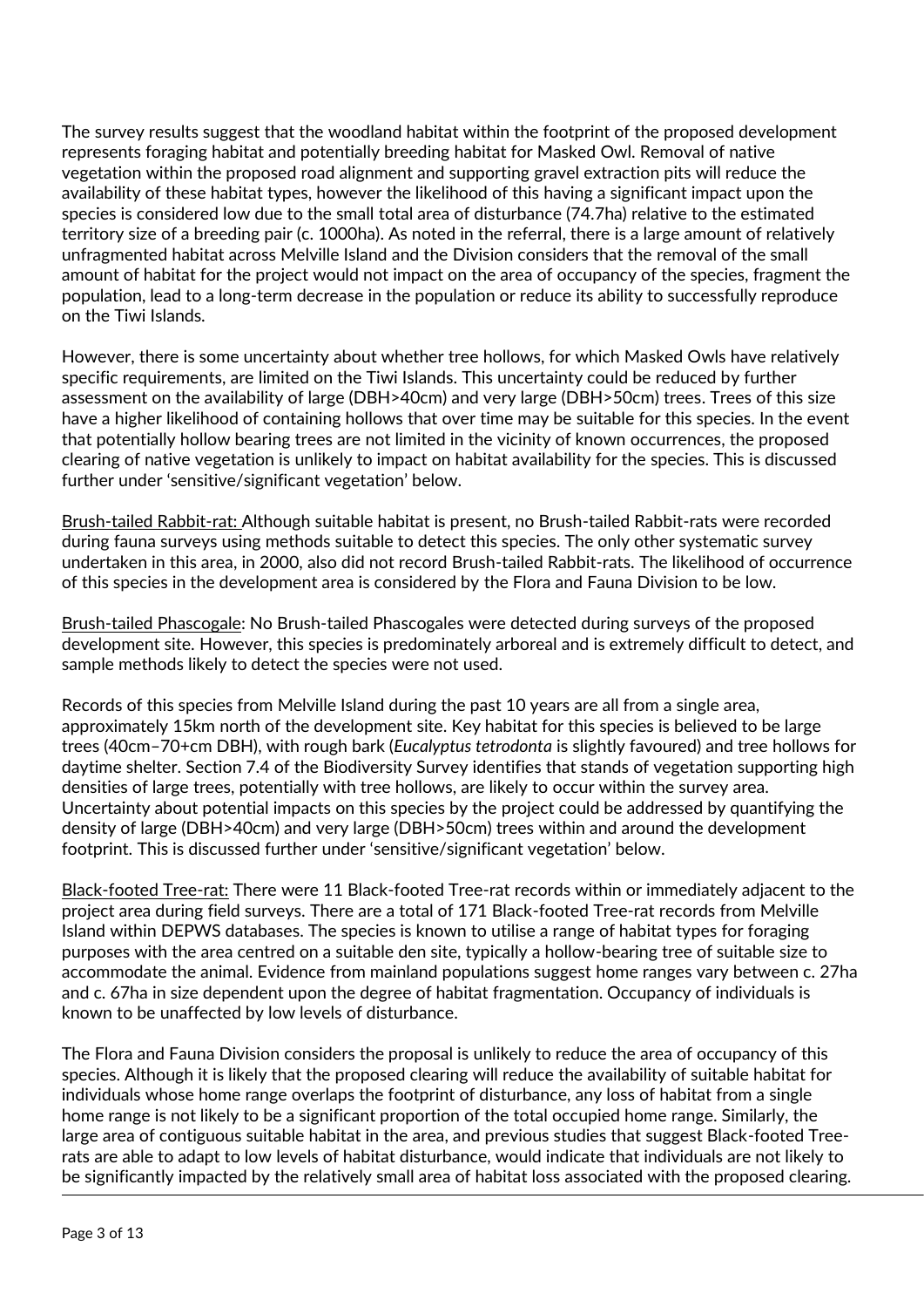Pale Field-rat: Field surveys identified two occurrences of Pale Field-rat within the Creek Alignment and Gravel Pit 1 sections of the preferred alignment (from a total of 6 sample sites). There are approximately 150 records in DEPWS databases of Pale Field-rat from Melville Island, but recent evidence suggests that the population is experiencing a significant decline with reductions in trapping success rates of approximately 80% over the last 15-20 years (Davies et al. 2018). Although the significant impact assessment presented in the referral suggested there was no likelihood of a significant impact from the proposal, this analysis was overly simplistic, particularly in the context of evidence of substantial declines. The current distribution and microhabitat requirements of this species on Melville Island are not sufficiently well known and it is possible that a local occurrence within the project area may be part of an important subpopulation. Extensive sampling would be required to establish the significance of the local context within a regional context. To mitigate this risk, it is recommended that sufficient additional sampling be undertaken to ensure that gravel pits (and associated habitat disturbance) are sited within the 'Gravel Pit 1' and 'Gravel Pit 2' zones in areas where Pale Field-rats are shown not to occur.

While the road alignment should also avoid areas where Pale Field-rats are known to occur to the extent that this is practical, the loss of potential habit associated with the road alignment itself is very small, and is not likely to result in a significant impact to this species.

Butler's Dunnart: Surveys detected this species at three sites (from a total of six) within the proposal footprint (Gravel Pit 1, Gravel Pit 2, and Creek Road Alignment). These records confirm that suitable habitat is present within the proposal footprint and at least some areas are occupied by the species. Although the significant impact assessment presented in the referral suggested there was no likelihood of a significant impact from the proposal, this analysis was overly simplistic, as sparse data for this species makes it difficult to contextualise the significance of these records from both a regional and population perspective.

Butler's Dunnart has been recorded across most of Melville Island except in the far east and southwest along the Paru Road alignment. Currently, the population structure is unknown and may comprise one large connected population or several disjunct populations in areas of suitable habitat. The new records from the project area are ~24km from the nearest known records and beyond the dispersal distance expected for the species (Potter 2017), and it is possible that the local occurrence within the project area may be part of an important subpopulation. Extensive sampling would be required to establish the significance of the local context within a regional context. To mitigate this risk, it is recommended that sufficient additional sampling be undertaken to ensure that gravel pits (and associated habitat disturbance) are sited within the 'Gravel Pit 1' and 'Gravel Pit 2' zones in areas where Butler's Dunnart are shown not to occur.

While the road alignment should also avoid areas where Butler's Dunnart are known to occur to the extent that this is practical, the loss of potential habit associated with the road alignment itself is very small, and is not likely to result in a significant impact to this species.

Tiwi Islands Treesnail: A single historical record of the Tiwi Islands Treesnail is known from the vicinity of the current crossing of the unnamed creek on the Paru Road. No additional records of this species were obtained during field survey conducted as part of this referral, although it is unclear if any specific methods were employed to target this species.

The species is known to occur in monsoon rainforest habitats, with only four records of the species known from Melville Island. However, there has been very limited sampling for this species on the Tiwi Islands, and it is likely to occur in comparable habitat in other locations.

The preferred alignment of the Paru Road will impact a small area of monsoon rainforest habitat suitable for the species. Based on the extent of similar rainforest habitat present on the Tiwi Islands, and the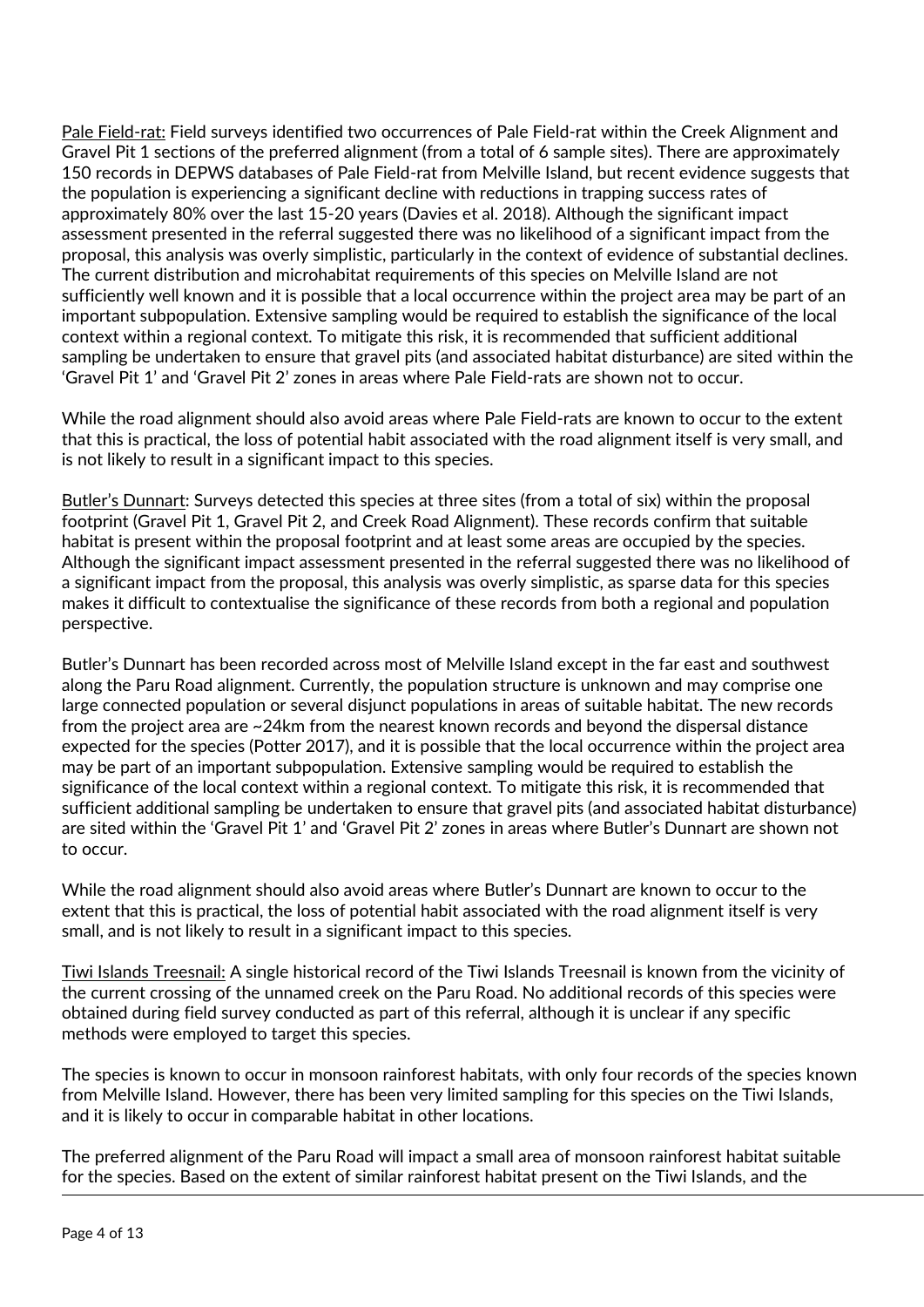likelihood that additional records of the species would result from targeted surveys, it is considered unlikely that the small area of disturbance associated with this proposal would result in a significant impact upon this species.

Floodplain Monitor, Mertens' Water Monitor: A single record of Mertens' Water Monitor was made during field surveys. This record was in riparian habitat within the creek road alignment section of Paru Road. The main risk to these species is from cane toads, which has resulted in significant declines in the Top End. The cane toad is not present on Melville Island and is unlikely to be introduced by the proposal. The Flora and Fauna Division considers that the risk to this species is low.

Although there are historical records of Floodplain Monitor from the Tiwi Islands, further expert scrutiny of these records and subsequent examination of available specimens suggests that they are likely Gould's Sand Monitor (*Varanus gouldii*) that have been misidentified. The Flora and Fauna Division notes that there is uncertainty about the presence of this species on the Tiwi Islands, but any risk to the taxa associated from the proposal is likely to be very low.

Darwin Cycad: This species is known to occur with the closely related *Cycas maconochiei* at high densities across the Tiwi Islands. Intergrades between the two species are also known to occur within their ranges, which can make positive field identification difficult. In a regional context, high (>400 mature stems/ha) and very-high (>700 mature stems/ha) stands of Darwin Cycad are considered likely to be important to the maintenance of genetic diversity within the population.

It is unclear from the survey results what densities of cycads were recorded from within the project area or the degree of certainty with which the plants could be confidently identified as *C. maconochiei* as opposed to *C. armstrongii*. Given the generally observed pattern of high cycad abundance in suitable habitat across the Tiwi Islands it is unlikely that the relatively small area of clearing associated with this project would result in a significant impact at the regional scale.

Monsoon and Riparian Rainforest Species: A number of species associated with monsoon or riparian rainforest occur in riverine habitats within the creek crossing alignment on the Paru Road. The Flora and Fauna Division agree with the referral that *Luisia corrugata*, *Mitrella tiwiensis* and *Tarennoidea wallichii* potentially occur in this area. However, these areas are also potential habitat for a number of other species including *Dendromyza reinwardtiana*, *Endiandra limnophila*, *Freycinetia* spp. and *Thrixspermum congestum* which are known to occur in similar habitats in the general area. The Division consider that *Garcinia warrenii* is unlikely to occur given what is known of its habitat from the single known site on Melville Island.

Incidental survey reported in the referral did not encounter any of these target species. However, it is unclear from the biodiversity survey report a) the precise method employed in these searches; b) the intensity at which they were conducted; and c) if the recorded absence was a function of a lack of suitable habitat within the project area.

The general patterns of occurrence of these species are either sparsely distributed individuals (orchids and pandans in particular) or small populations restricted to defined geographic areas with a strong bias toward immature plants (trees, vines and shrubs). Consequently, it is important to understand the confidence around any survey and the (lack of) detection as part of an impact assessment for these species. In the absence of this level of information, it is unclear if there is potential for a significant impact on an important population of any of these species. It is recommended that the proponent provide additional detail to support the absence of these species from the project area.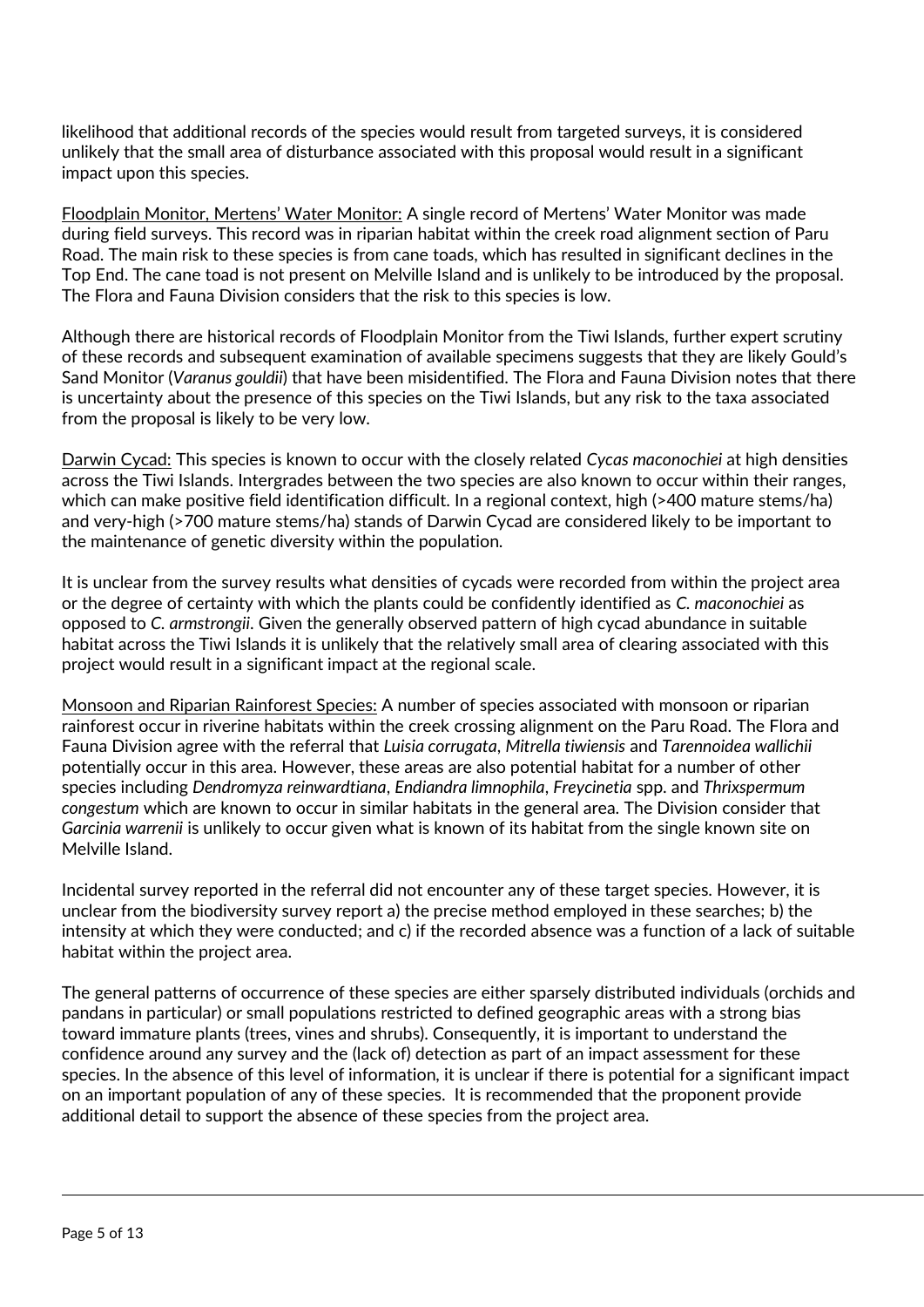*Typhonium jonesii*, *Typhonium mirabile*: The Flora and Fauna Division consider that the surveys for these species were appropriate and provide a useful basis for the assessment of impacts on local and regional (global) populations. However, a large proportion of one proposed extraction site (GP1-2) has not been surveyed for *Typhonium* spp. It is recommended that further survey is undertaken to clarify the number of plants potentially impacted by extraction in this area. Alternatively, gravel pits could be configured to avoid the unsurveyed area.

If adopted, the preferred Paru Road alignment and associated extractive works will result in the removal of 24 *T. jonesii* and 20 *T. mirabile* plants from various locations along the alignment. Based on the current understanding of the population size and distribution of plants within suitable habitat in the area, these losses represent 3.6% and 2.9% of the currently known global populations respectively. These proportions are likely to be overestimates, as real population sizes are likely larger than available records indicate.

The proponent has assessed that the proposal is not likely to have a significant impact based on the significant impact guidelines for the EPBC Act. The Division generally agree with this interpretation.

It is noted that the Flora and Fauna Division do not agree that the proposal is unlikely to result in invasive species becoming established within suitable habitat for *Typhonium* spp. Evidence from elsewhere on the Tiwi Islands suggests that grassy weeds in particular have the ability to readily establish in areas of disturbed ground that do not have native vegetation cover re-established. Although the impacts of such establishment on regional populations of Typhonium may not to be significant, controls and management strategies should be implemented for a period of time that exceeds the life of the construction environmental management plan to ensure that declines in habitat quality do not occur as a result of the works.

## Sensitive/Significant Vegetation

The proponent has developed fine scale vegetation mapping of relevant parts of the project area where vegetation clearing is proposed. The preferred alignment proposed in the application largely avoids vegetation types considered sensitive or significant under the Land clearing Guidelines and appropriate buffers of retained native vegetation have been applied.

In the two instances where the proposed alignment disturbs water courses or drainage areas (the unnamed creek and a small area of vegetation map unit 4b, *Erythrophleum chlorostachys* woodland on upland drainage, in the Gravel Pit 1 zone), appropriate steps have been taken to minimise disturbance including realignment and the implementation of specific controls relating to vegetation clearance and erosion/sediment control. These measures are likely to reduce the potential for impacts and result in it being unlikely that a significant impact upon the environment would result.

Section 7.4 of the Biodiversity Survey report identifies that stands of vegetation supporting high densities of large trees with hollows important for threatened vertebrate fauna are likely to occur within the survey area. No effort has been made to quantify or contextualise this as part of the referral. It is therefore unclear what the potential impacts of removal of such trees may have on habitat availability for some threatened fauna that rely on these trees (as discussed above).

It is recommended that the proponent assess the density of large (DBH>40cm) and very large (DBH>50cm) trees with the potential to support tree hollows within the areas proposed for clearing. Comparison with densities in surrounding areas of similar habitat adjacent to the project footprint should be made to contextualise the potential impacts of any loss of large trees on habitat availability for threatened species at the local scale. Similar approaches have been utilised to assess large-tree densities in proximity of linear infrastructure development on the Tiwi Islands including for the Tiwi Islands Energy Solutions Overhead Power Network project that was assessed by the NT EPA in 2019 (DENR2019/0167). If densities within proposed clearing areas are similar to those in surrounding habitat then it provides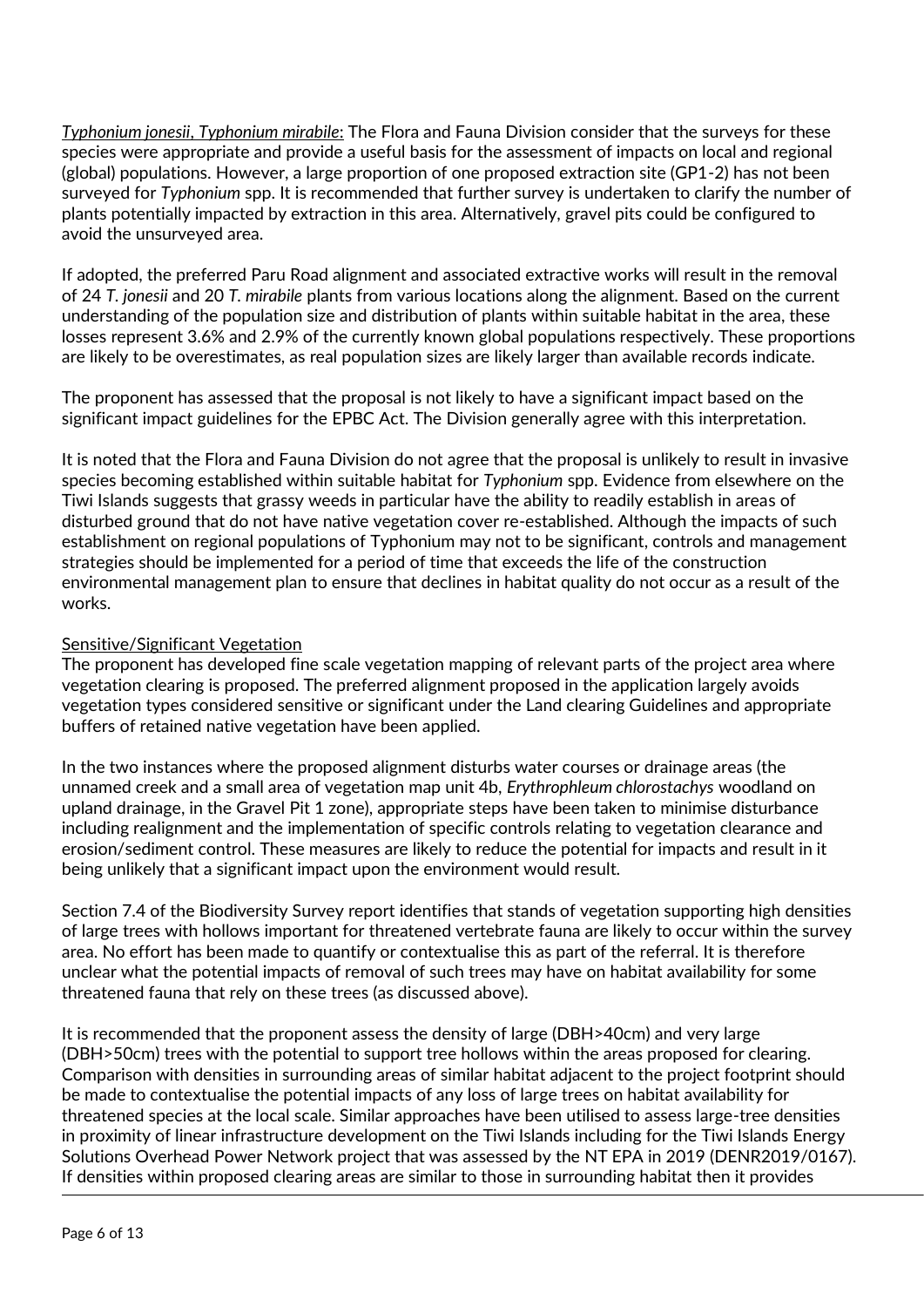additional evidence that the loss of large trees within the relatively small area proposed to be cleared will not impact significantly on resource availability for populations of threatened species including Masked Owl, Brush-tailed Phascogale and Black-footed Tree-rat. It may also be possible to avoid relatively dense patches of larger trees if these are shown to occur within the project area.

## **Aquatic Ecosystems**

No information has been provided in the referral to outline the nature of instream aquatic habitats associated with the unnamed creek on Paru Road. No significant freshwater aquatic species have been previously recorded from within or immediately adjacent to the project area.

Further details should be provided of any aquatic habitats present within or downstream of the project area, particularly near the proposed realignment of the road at the creek crossing, that have the potential to be directly or indirectly impacted as a result of the proposed works. It is likely that best-practice construction environmental management practices and erosion and sediment controls would reduce potential risks to sensitive receiving habitats to acceptable levels, however, this cannot be fully assessed based on the information provided with the referral.

## **Recommendations**

There are a large number of threated species that potentially occur (or are known to occur) within the project area. For many of these species, the Flora and Fauna Division is satisfied that the referral provides sufficient information to demonstrate that there is a low likelihood of significant impact from the proposal.

The Fauna and Flora Division has identified information gaps and uncertainties relating to the potential risk to some threatened species. It is recommended that the proponent provides the following additional information or undertakes the following measures to ensure risks are adequately reduced:

- Provide additional survey details to demonstrate confidence about the absence of significant monsoon and riparian rainforest species from the riverine forest associated with the creek crossing on the Paru Road, and/or demonstrate that the habitat is not suitable for the species with potential to occur in this area.
- Configure gravel pits to avoid areas in GP1-2 that have not been completely surveyed for *Typhonium* spp. If this is not possible, clarification of *Typhonium* spp. presence/absence and abundance within GP1-2 through additional survey is required to ensure there is no significant impact on these species.
- Undertake sufficient additional survey within the proposal footprint to ensure that gravel pits can be located within areas where Pale Field-rat and Butler's Dunnart are known to be absent. If this is not possible, additional regional survey would be required to clarify the significance of the local occurrence of these species.
- Undertake additional sampling to assess the density of large (DBH>40cm) and very large (DBH>50cm) trees with the potential to support tree hollows within the areas proposed for clearing, and provide a comparison with densities in surrounding areas of similar habitat to contextualise the potential impacts of loss of large trees on habitat availability for relevant threatened species (Masked Owl, Brush-tailed Phascogale and Black-footed Tree-rat). Areas with relatively high densities of large hollow-bearing trees should be avoided where possible.
- Provide further detail on the duration and content of the proposed weed management program to clearly demonstrate that the measures put in place to monitor the establishment, spread and control of weeds will minimise any risk to threatened species and their habitat.
- Clarify the presence and extent of any aquatic habitats within or adjacent to the proposed works and outline specific measures to be put in place to ensure potential impacts on sensitive receiving habitats are minimised through environmental management and erosion/sediment control systems.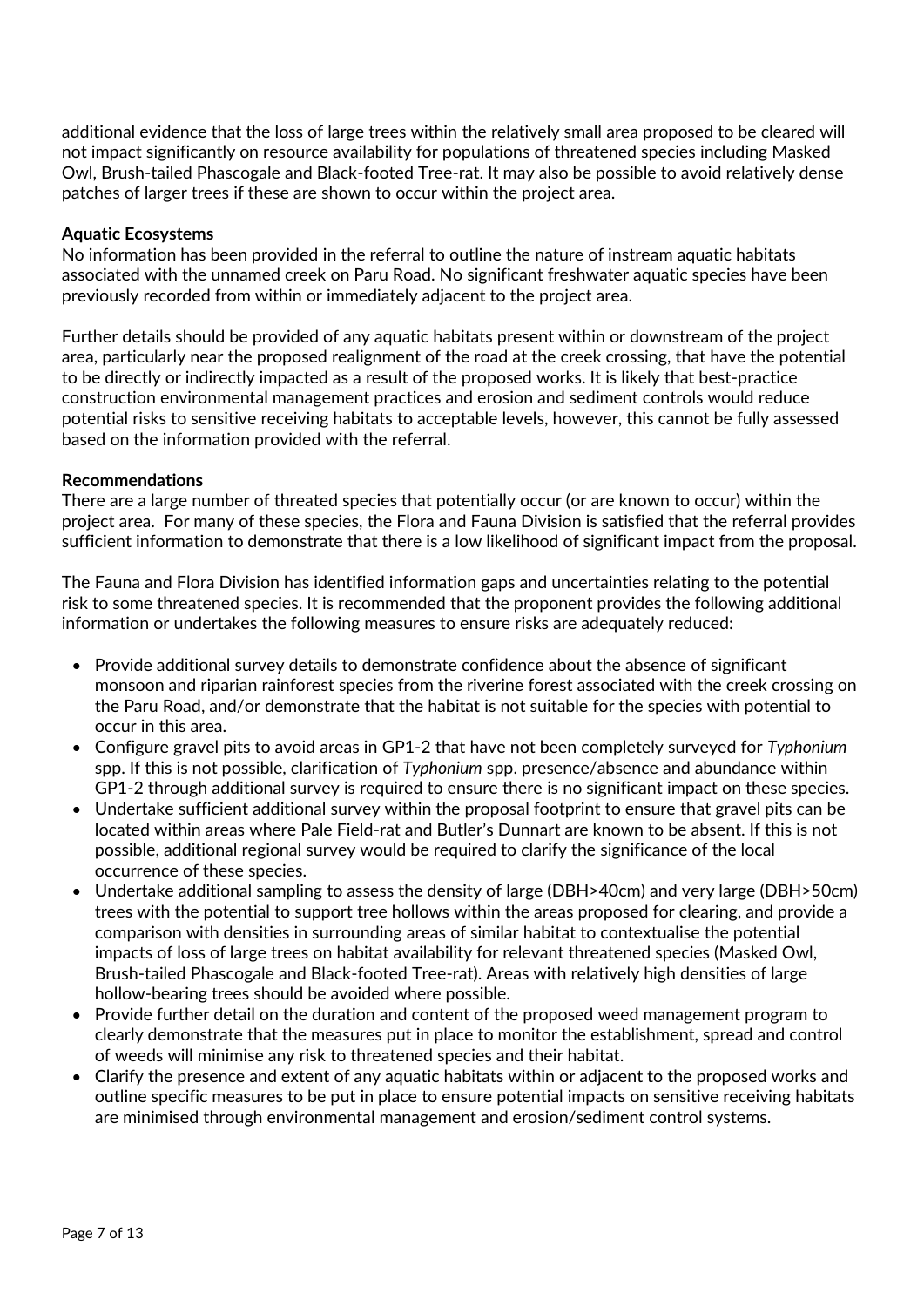| <b>Water Resources Division</b>      |                                   |                                                                                                                                                                                                                                                                                                                                                                                                                                                                                                             |  |
|--------------------------------------|-----------------------------------|-------------------------------------------------------------------------------------------------------------------------------------------------------------------------------------------------------------------------------------------------------------------------------------------------------------------------------------------------------------------------------------------------------------------------------------------------------------------------------------------------------------|--|
| <b>Section of</b><br><b>Referral</b> | Theme or<br><b>issue</b>          | <b>Comment</b>                                                                                                                                                                                                                                                                                                                                                                                                                                                                                              |  |
|                                      | <b>Water Usage</b>                | The referral does not identify the volume of water required for the project,<br>or where the water will be sourced from.                                                                                                                                                                                                                                                                                                                                                                                    |  |
|                                      |                                   | The project benefits from an exemption to the Water Act 1992, gazetted<br>28 November 2008, which specifies that the take of surface water or<br>groundwater for road works does not require an extraction licence. The<br>project also benefits from an exemption to the Water Act 1992, gazetted<br>30 June 1992, which exempts the requirement to obtain a permit to<br>interfere with a waterway for road drainage works.                                                                               |  |
|                                      | Water<br>Source                   | The referral identifies that water will be required for the project, however<br>the source of water is not identified.                                                                                                                                                                                                                                                                                                                                                                                      |  |
|                                      |                                   | The proponent is advised to provide details about the water source that<br>will be used. If water is to be sourced from local aquifers, a groundwater<br>resource assessment should also be undertaken in relation to water<br>availability and suitability.                                                                                                                                                                                                                                                |  |
|                                      |                                   | If water is to be sourced from reticulated water systems or a licensed<br>supplier, no further information is required.                                                                                                                                                                                                                                                                                                                                                                                     |  |
|                                      |                                   | Although there are exemptions for roadworks regarding interference with<br>a waterway and taking water, these are not exemptions from the<br>requirement to manage and use water resources sustainably in accordance<br>with the Water Act 1992 and relevant NT Government policy. The NT<br>Water Allocation Planning Framework provides guidance that for surface<br>water, no more than 20% of instantaneous flow can be taken; and no more<br>than 20% of annual recharge can be taken for groundwater. |  |
|                                      |                                   | The construction of the road should be designed to maintain natural flow<br>regimes upstream and downstream of the road crossing the drainage lines<br>and drainage of water from the road itself.                                                                                                                                                                                                                                                                                                          |  |
| Appendix D<br>& Appendix<br>E        |                                   | Both appendices provide information on how environmental management<br>and erosion and sediment control works will be undertaken using<br>guidelines, however there is very little site specific detail to assess.                                                                                                                                                                                                                                                                                          |  |
|                                      |                                   | The impact on environmental and cultural values is not assessed in the<br>referral, and no mitigation measures have been identified.                                                                                                                                                                                                                                                                                                                                                                        |  |
| Section 6.0                          | <b>EIA Site</b><br>rehabilitation | The main referral document does not include details about the<br>rehabilitation of surface water hydrology or about the protection of water<br>quality that may be impacted by vegetation clearing or the construction of<br>gravel pits. While this this is covered in some detail in the appendices, a<br>summary should be provided in the main report.                                                                                                                                                  |  |

# **Rangelands Division**

# **Weed Management Branch**

Observations from historical site visits and data compiled from the NT Weeds Database, surrounding areas and adjoining roads provided the following records of declared weeds: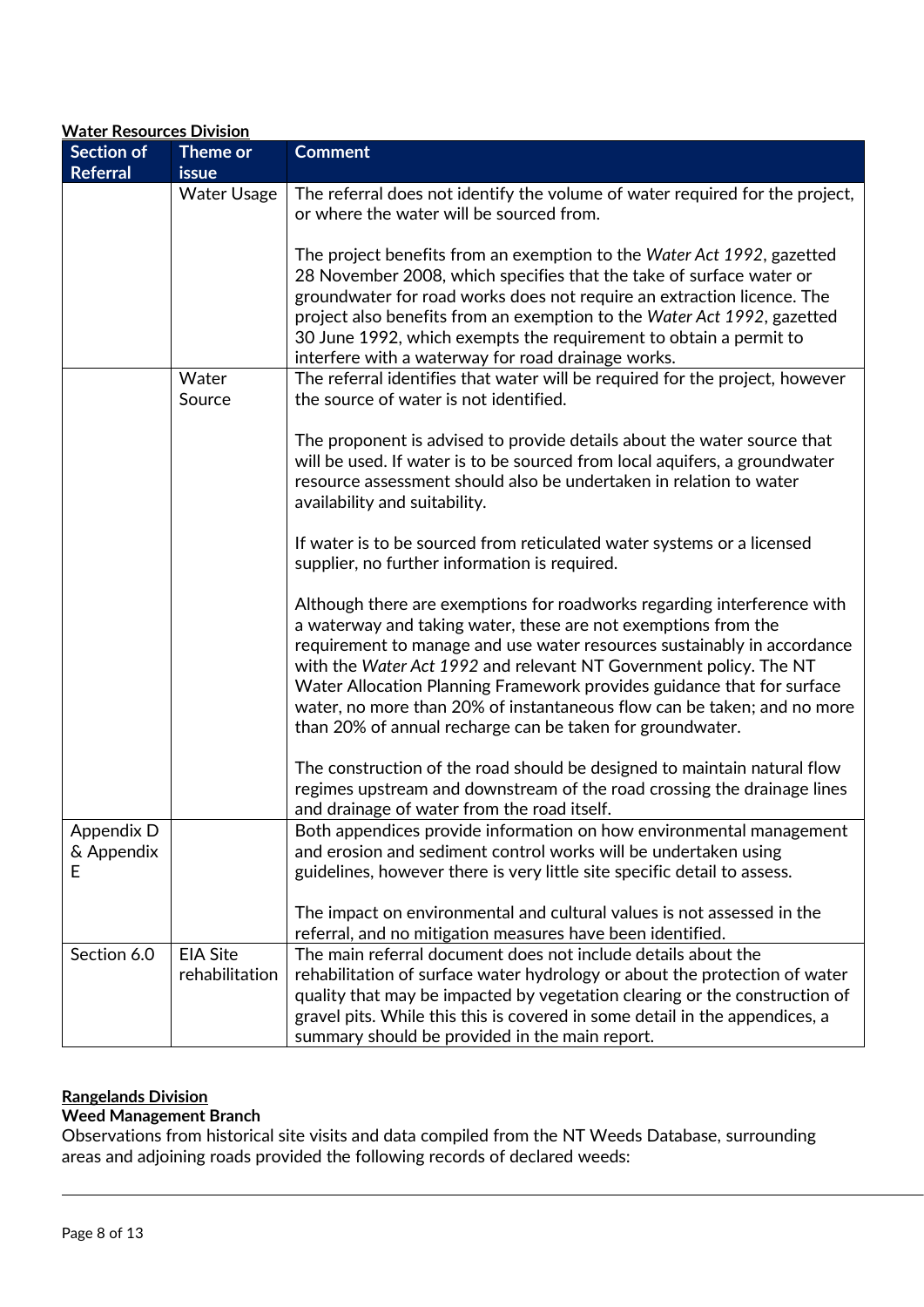| Common Name             | <b>Botanical Name</b>         | <b>Declared</b> |
|-------------------------|-------------------------------|-----------------|
| gamba grass             | Andropogon gayanus            | Class A         |
| mimosa                  | Mimosa pigra                  | Class A         |
| ornamental rubber vine  | Cryptostegia madagascariensis | Class A         |
| chinee apple            | Ziziphus mauritiana           | Class A         |
| perennial mission grass | Cenchrus polystachios         | Class B         |
| hyptis                  | Hyptis suaveolens             | Class B         |
| sida - flannel weed     | Sida cordifolia               | Class B         |
| sida - spiny head       | Sida acuta                    | Class B         |
| senna - coffee          | Senna occidentalis            | Class B         |
| senna - candle bush     | Senna alata                   | Class B         |
| snakeweed sp.           | Stachytarpheta sp.            | Class B         |

The *Weeds Management Act 2001* (the Act) enables the following weed declarations: Class A (to be eradicated); Class B (growth and spread to be controlled); and Class C (not to be introduced into the NT). All Class A and B weeds are also Class C.

All land is the Northern Territory is subject to the Act. The Act states that the owner and occupier of land must (a) take all reasonable measures to prevent the land being infested with a declared weed; and (b) take all reasonable measures to prevent a declared weed or potential weed on the land spreading to other land.

Gamba grass, mimosa and chinee apple are subject to Statutory Weed Management Plans. Management obligations outlined in the plans must be adhered to by all landholders.

Any works that cause disturbance to vegetation and soils will create conditions favourable for the growth of weed species and control should be undertaken as necessary. Weed control prior to seed set should be carried out in all areas affected by the proposed project area.

The proponent will need to ensure that all vehicles and machinery are free of weeds, weed seeds, soil and vegetative material prior to entering or exiting the site, whether the equipment is sourced locally or elsewhere. Vehicles must avoid driving through weeds already present on-site to prevent further spread. Vehicles and machinery exhibiting such material must be thoroughly washed down before entering/departing.

It is imperative the operation maintains machinery hygiene and ongoing weed management along roads, access tracks and stockpiles for the life of the project and rehabilitation period.

The Weed Management Branch may conduct random inspections of the area to ensure weeds have not been spread or introduced.

Further information about management requirements and a copy of the Weed Management Plans for gamba grass, mimosa and chinee apple are available at: [www.nt.gov.au/environment/weeds.](http://www.nt.gov.au/environment/weeds) Alternatively contact the Weed Management Branch for further advice on (08) 8999 4567.

Section 3.4 of the referral adequately identifies weed management concerns and has listed appropriate management actions to minimise/prevent the spread of weed species into and within the project area. All weed management actions proposed in section 3.4 are to be undertaken as stated.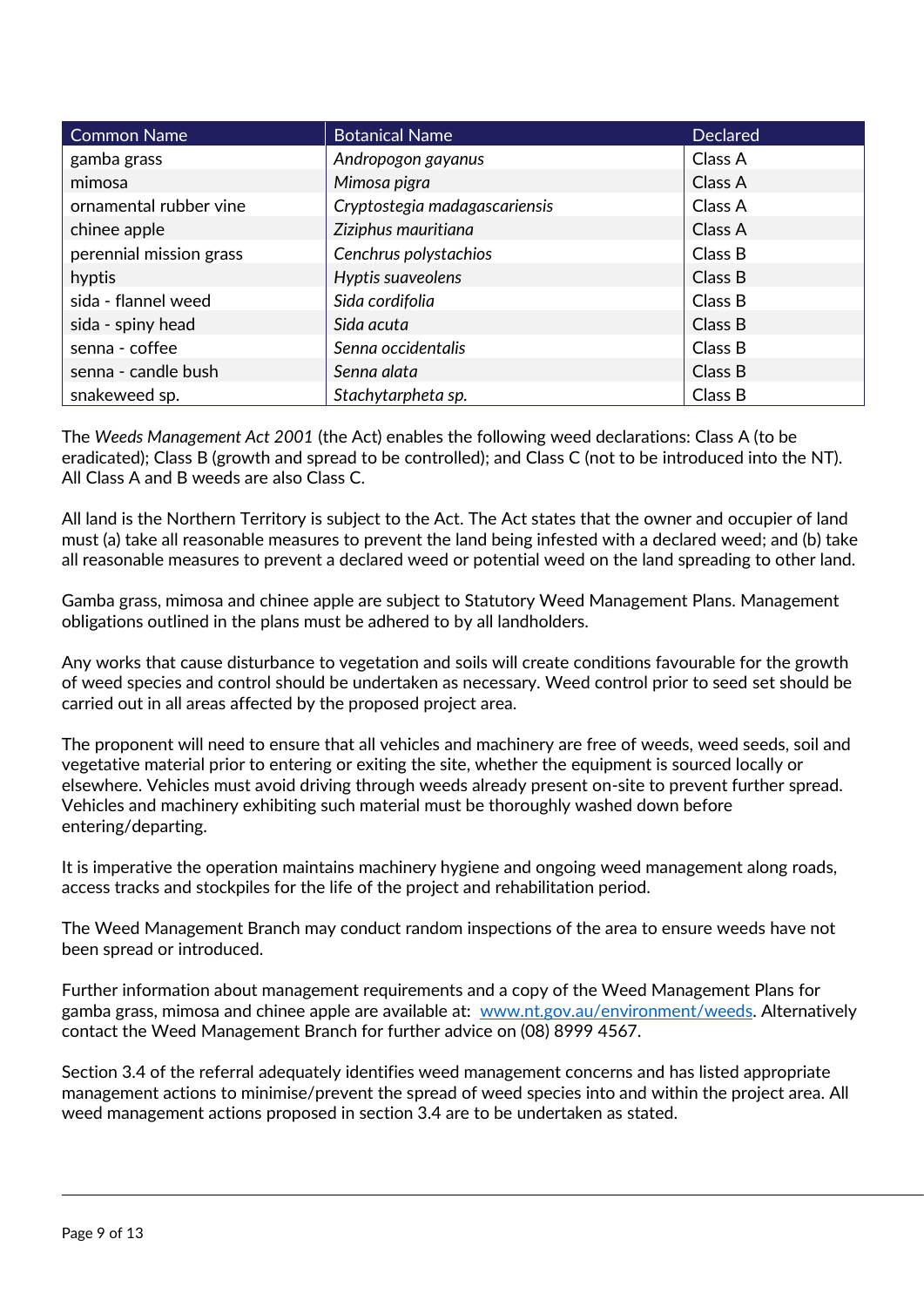# **Vegetation Assessment Unit**

| <b>Section of</b><br><b>Referral</b>        | Theme or<br><b>issue</b>                                                                                | <b>Comment</b>                                                                                                                                                                                                                                                                                                                                                                                                                                                                                                             |
|---------------------------------------------|---------------------------------------------------------------------------------------------------------|----------------------------------------------------------------------------------------------------------------------------------------------------------------------------------------------------------------------------------------------------------------------------------------------------------------------------------------------------------------------------------------------------------------------------------------------------------------------------------------------------------------------------|
| Main Report -<br>1.5 Project<br>Description | Permitting<br>for clearing<br>of native<br>vegetation<br>(Section<br>3.2.1 of NT<br>Planning<br>Scheme) | The referral indicates that up to 60.3ha of native vegetation will be<br>cleared in total for borrow pits within five areas, the largest area being<br>34ha. This will likely result in more than one instance of clearing native<br>vegetation for final borrow pits being more than 1 ha in size, despite the<br>referral stating that 'gravel pits should not exceed 1ha' and 'extraction<br>areas are to be progressively rehabilitated so that one gravel pit is<br>rehabilitated before another one is established'. |
|                                             |                                                                                                         | The Northern Territory Planning Scheme 2020 (NTPS) does not prevent<br>the construction, operation, alteration, repair or maintenance of a road<br>or main road. Section 3.2.4 of the NTPS states that consent for clearing<br>is not required if the clearing of native vegetation is required or<br>controlled under any Act in force in the Territory, or is for the purpose<br>of a road to access the land or other land.                                                                                             |
|                                             |                                                                                                         | However, this exception for clearing for roads does not include clearing<br>for gravel pits. As per Section 3.2.1 of the NT Planning Scheme, clearing<br>of more than one hectare of native vegetation in aggregate requires<br>consent before clearing.                                                                                                                                                                                                                                                                   |
|                                             |                                                                                                         | It is recommended that the proponent review the information available<br>on the DEPWS website regarding clearing of native vegetation in<br>unzoned land, including the Land Clearing Guidelines -<br>https://nt.gov.au/property/land-clearing/freehold-land/apply-to-clear-<br>freehold-land as the proposed clearing for gravel pits requires<br>permitting under the Planning Act 1999.                                                                                                                                 |

|  | <b>Land Management Unit</b> |  |
|--|-----------------------------|--|
|--|-----------------------------|--|

| <b>Section of</b><br><b>Referral</b> | Theme or<br><b>issue</b>        | <b>Comment</b>                                                                                                                                                                                                                                                                                                                                                                                                                                                                                                                                                                                                                                                                                                                                                                                                                                                                                                                                                      |
|--------------------------------------|---------------------------------|---------------------------------------------------------------------------------------------------------------------------------------------------------------------------------------------------------------------------------------------------------------------------------------------------------------------------------------------------------------------------------------------------------------------------------------------------------------------------------------------------------------------------------------------------------------------------------------------------------------------------------------------------------------------------------------------------------------------------------------------------------------------------------------------------------------------------------------------------------------------------------------------------------------------------------------------------------------------|
| Main report<br>- Section<br>1.5.     | <b>Gravel Pit</b><br>Management | The proponent has identified adherence to the DIPL Standard<br>Specification for Environmental Management for materials extraction<br>activities within gravel pits, specifically Section 19.1. However, Section<br>19.1 does not require a Pit Management Plan to be developed, instead<br>Section 19 states that a plan may be required for large or high risk<br>projects. Given the extent of disturbance proposed and the potential high<br>risk of erosion the Land Management Unit recommends that a Pit<br>Management Plan must be developed for the project prior to undertaking<br>any clearing or ground disturbing activities. The management plan should<br>include but not be limited to:<br>Identify the locations, accesses, slope gradient, number and<br>dimensions of the pits<br>Clearing plans, including timing and staging of works and clearing<br>method(s)<br>Minimum requirements for retained native vegetation buffers<br>between pits |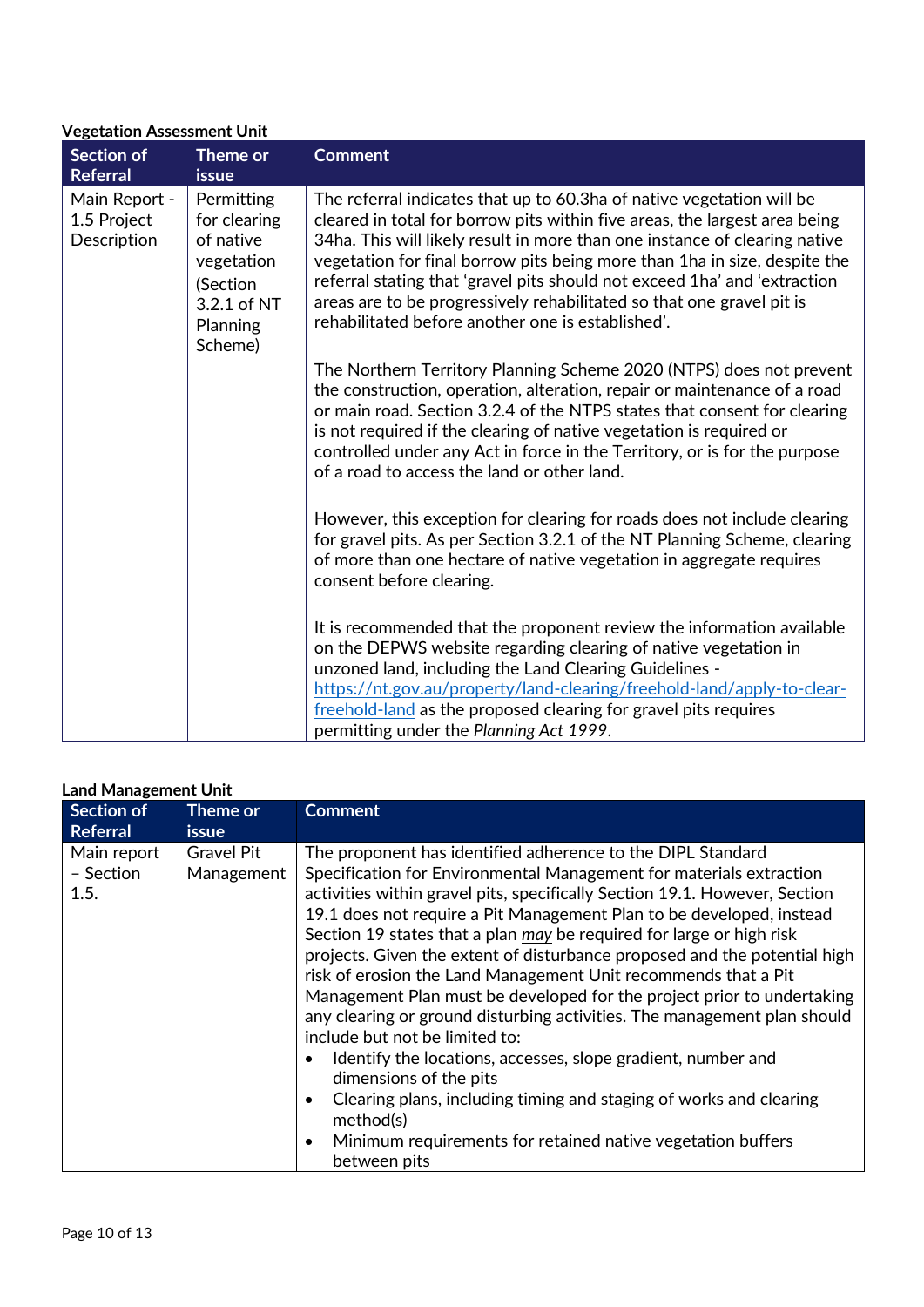|                                                                             |                          | Details regarding the maximum allowable slope for gravel extraction<br>$\bullet$<br>areas<br>Application of native vegetation buffers as per the Land Clearing<br>٠<br>Guidelines (LCG)<br>Rehabilitation requirements, including information regarding the<br>$\bullet$<br>proposed final landform, timing of works, maintenance and<br>monitoring requirements, contingency planning should proposed<br>assisted natural revegetation (ANR) fail to provide adequate<br>vegetation cover, and rehabilitation completion criteria. The Pit                                                                                                                                                                                                                                                                                                                                                                                                                                                                                                                                                                                                      |
|-----------------------------------------------------------------------------|--------------------------|--------------------------------------------------------------------------------------------------------------------------------------------------------------------------------------------------------------------------------------------------------------------------------------------------------------------------------------------------------------------------------------------------------------------------------------------------------------------------------------------------------------------------------------------------------------------------------------------------------------------------------------------------------------------------------------------------------------------------------------------------------------------------------------------------------------------------------------------------------------------------------------------------------------------------------------------------------------------------------------------------------------------------------------------------------------------------------------------------------------------------------------------------|
|                                                                             |                          | Management Plan should reference and interface with the Erosion<br>and Sediment Control Plan (ESCP) developed for the project.                                                                                                                                                                                                                                                                                                                                                                                                                                                                                                                                                                                                                                                                                                                                                                                                                                                                                                                                                                                                                   |
| Main report<br>Section 3.1.4<br>Hydrology<br>Surface<br>Water<br>Appendix E | Stream<br><b>Buffers</b> | Land resource information indicates the presence of a number of first<br>$\bullet$<br>order streams and associated drainage lines within the proposed<br>gravel pit areas. The proponent must ensure that native vegetation<br>buffers to waterways are maintained in accordance with Land<br><b>Clearing Guidelines.</b>                                                                                                                                                                                                                                                                                                                                                                                                                                                                                                                                                                                                                                                                                                                                                                                                                        |
| 2.0 Project<br>Area Erosion<br>Susceptibility                               | Slope                    | Land resource information indicates that there are significant areas of<br>$\bullet$<br>slope potentially between 3% and 20% occurring to the south of the<br>road alignment within the proposed Gravel Pit 1 Project Area and<br>areas of 3-5% and >5% slope in the northwest of Gravel Pit 2 Project<br>Area. The LCG consider constraints where slope is >3% to be very<br>high to extreme and can only be overcome with major management<br>and/or engineered solutions. The LGC also state that the level of<br>management required to manage erosion on slopes > 3% is prohibitive<br>and do not recommended clearing these areas. Figures 13 and 14 in<br>appendix A (Terrestrial Biodiversity Survey part 2) identifies five<br>locations suitable for gravel pits (GP1-1 to GP1-2, GP1-3 GP2-1 and<br>GP2-2). Gravel pit locations were chosen (amongst other<br>considerations) in areas of 0-6% slope. However, the application does<br>not identify where individual 1ha gravel pits are to be located. This<br>information should be clearly identified in the Pit Management Plan<br>and Erosion and Sediment Control plan (ESCP). |
|                                                                             | <b>ESCP</b>              | • The Land Management Unit consider the risk of erosion resulting from<br>the proposed works, including the realignment of sections of Paru<br>Road and the development of approximately 60.3ha of gravel pits, to<br>be high. Due to the size, type of works, location (within and adjacent<br>to waterways and drainage lines and potentially clearing areas of slope<br>>3%) the Land Management Unit recommends that an ESCP be<br>developed and implemented. The ESCP must be developed by a<br>Certified Professional in Erosion and Sediment Control (CPESC) to the<br>satisfaction of the DIPL Engineering and Environment Services.<br>The locations of individual gravel pits within the two proposed gravel pit<br>project areas should be confirmed prior to the finalisation of the Pit<br>Management Plan and ESCP. Erosion and sediment control measures<br>must be effectively implemented throughout the construction phase of<br>the development (including clearing and early works) and all disturbed<br>soil surfaces must be satisfactorily stabilised against erosion at<br>completion of works.                          |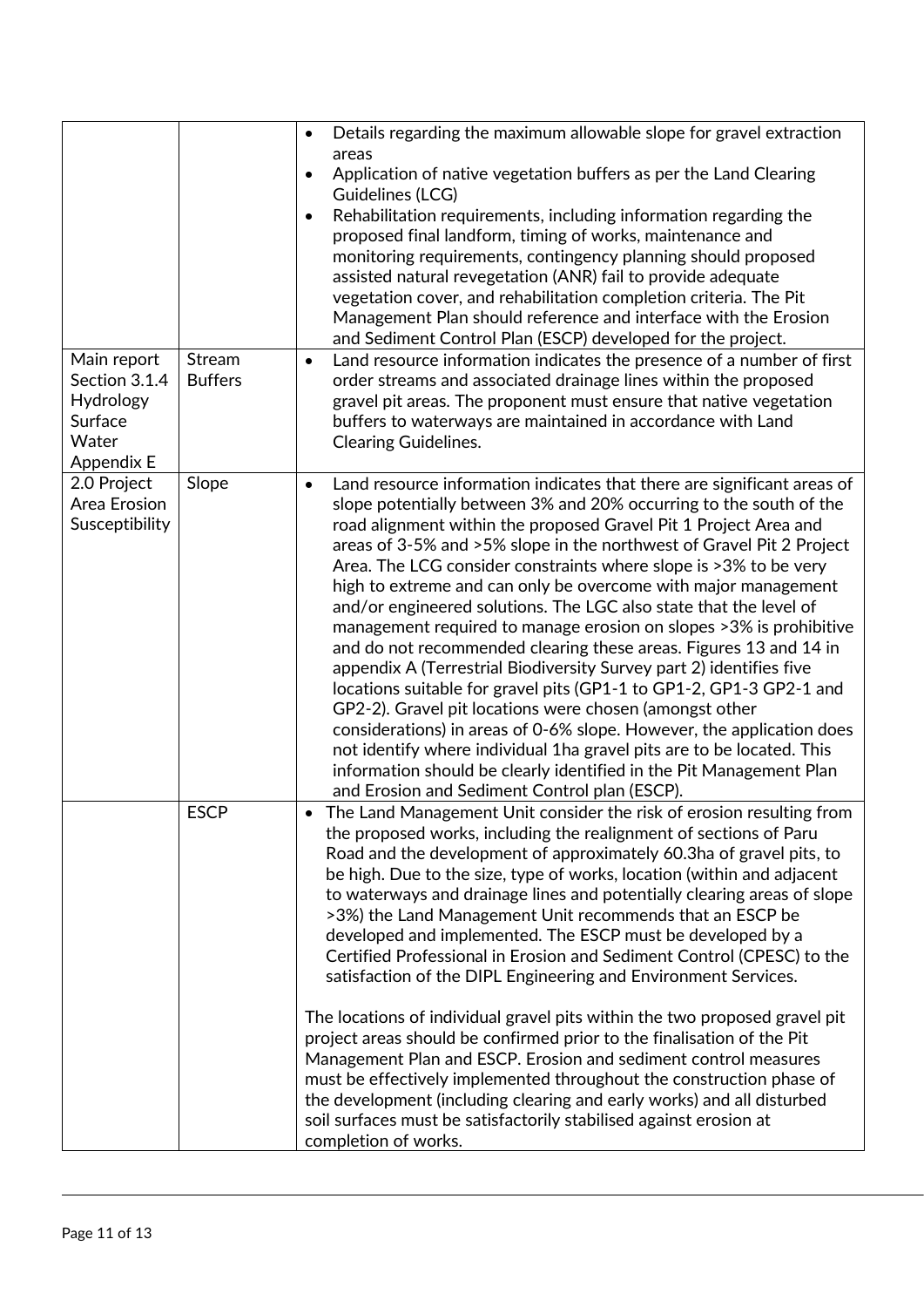#### **Environment Division Environmental Operations Unit**

| <b>Section of</b><br><b>Referral</b>                                            | Theme or<br><b>issue</b>               | <b>Comment</b>                                                                                                                                                                                                                                                                                                                                                                                                                                                                                                                                                                                                                                                                                                                                                                                                                                                                                                                                                                                                                                                                                                                                                                                                                                                                                                                                |
|---------------------------------------------------------------------------------|----------------------------------------|-----------------------------------------------------------------------------------------------------------------------------------------------------------------------------------------------------------------------------------------------------------------------------------------------------------------------------------------------------------------------------------------------------------------------------------------------------------------------------------------------------------------------------------------------------------------------------------------------------------------------------------------------------------------------------------------------------------------------------------------------------------------------------------------------------------------------------------------------------------------------------------------------------------------------------------------------------------------------------------------------------------------------------------------------------------------------------------------------------------------------------------------------------------------------------------------------------------------------------------------------------------------------------------------------------------------------------------------------|
| Appendix D:<br>Construction<br>Environmental<br>Management<br>Plan<br>Framework | 3.1 Erosion<br>and Sediment<br>Control | The proponent must ensure that no polluted and/or sediment-laden<br>run-off is discharged directly or indirectly into drains or watercourses.<br>As identified in the Land Management Unit comment, the proponent<br>must ensure that appropriate erosion and sediment control measures<br>be effectively implemented throughout the construction stage of the<br>development and all disturbed soil surfaces must be satisfactorily<br>stabilised against erosion at completion of works. Information can be<br>obtained from the IECA Best Practice Erosion and Sediment Control<br>Guidelines 2008 available at www.austieca.com.au and the NTG<br>website https://nt.gov.au/environment/soil-land-vegetation.<br>The proponent must ensure that during the transportation of soil<br>and/or other fill/excavated material from and to the subject works:<br>all vehicles hauling soil or fill/excavated material have their loads<br>a)<br>secure and covered<br>any spillage that falls from the vehicles or their wheels is collected<br>b)<br>and removed from the subject project works and roads along<br>which the vehicles travel, and<br>prior to vehicles exiting the premises, measures are taken to<br>$\mathsf{C}$<br>remove soil from the wheels of the vehicles to prevent soil and<br>mud being deposited on public roads. |
| Appendix D:<br>Construction<br>Environmental<br>Management<br>Plan<br>Framework | 3.3 Waste                              | The project has the potential to generate fill (waste material) and/or<br>involve the importation of fill for use on-site.<br>Prior to the removal of fill (waste material) from the project works, or<br>the importation of fill onto the works, the proponent must undertake<br>waste classification assessment in accordance with NSW EPA Waste<br>Classification Guidelines, Part 1: Classifying Waste, 2014, and<br>associated waste classification guidelines, available<br>at http://www.epa.nsw.gov.au/your-environment/waste/classifying-<br>waste/waste-classification-guidelines.<br>All imported fill material must be virgin excavated natural material<br>(VENM). The material must be accompanied by details of its nature,<br>origin, volume, and transportation details.<br>It is also recommended that the proponent takes notice of the NT EPA<br>fact sheets How to avoid the dangers of accepting illegal fill onto your<br>land and Illegal Dumping - What You Need To Know, available<br>at https://ntepa.nt.gov.au/publications-and-advice/environmental-<br>management.                                                                                                                                                                                                                                              |
| Appendix D:<br>Construction<br>Environmental<br>Management<br>Plan<br>Framework | 3.9 Air<br>Quality                     | Since Paru Road is unsealed, dust will be generated as a result of<br>vehicle movements on the road during the Dry season. The proponent<br>must apply appropriate dust management measures to ensure there<br>are no emissions of dust beyond the boundary of the subject project<br>works.                                                                                                                                                                                                                                                                                                                                                                                                                                                                                                                                                                                                                                                                                                                                                                                                                                                                                                                                                                                                                                                  |